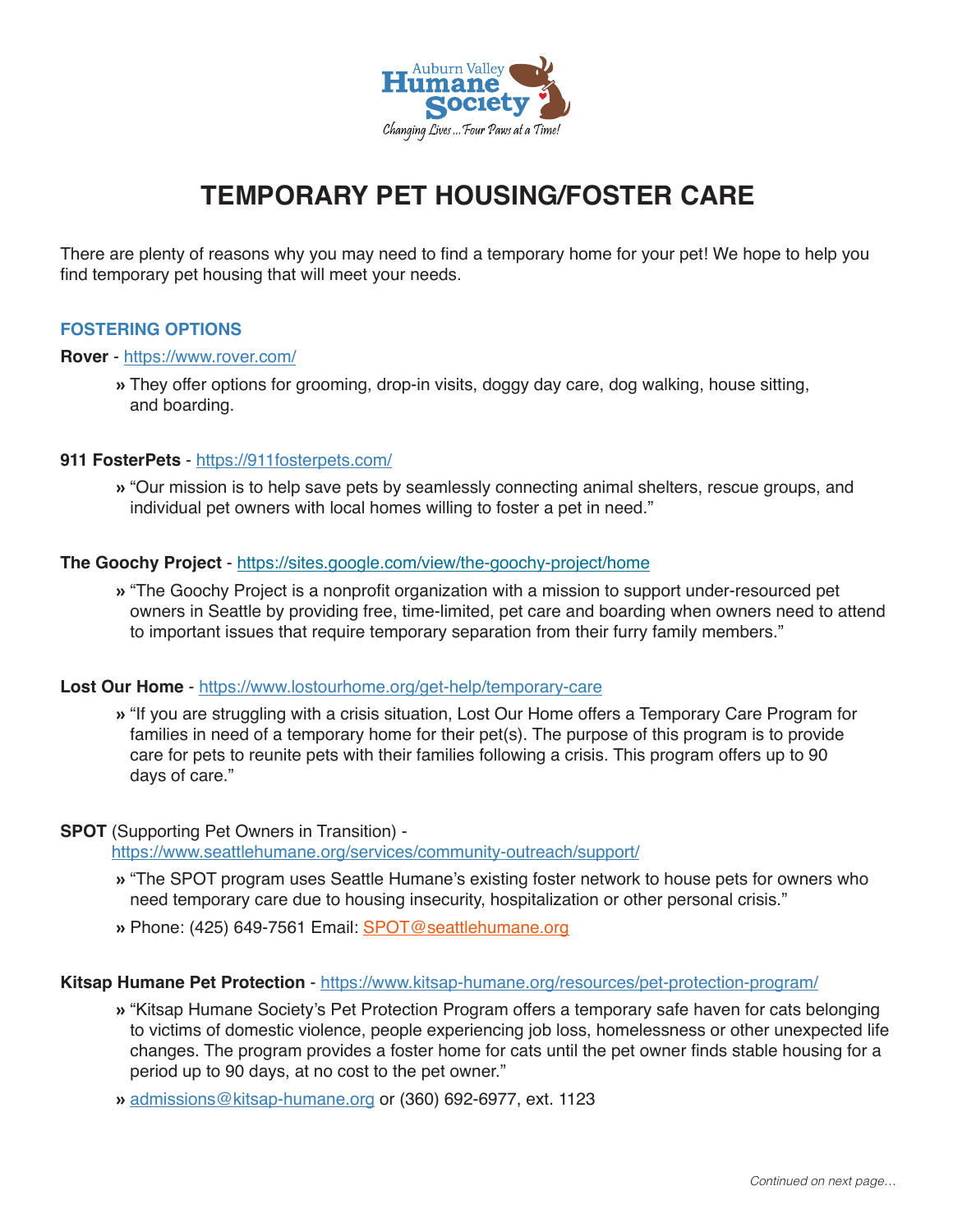# **FOSTER RESOURCES:**

#### **Beck's Place** - https://www.becksplace.org/fosterboarding

- » "Our foster boarding program seeks to remove those barriers so you don't have to choose between you or your pet… This program is available to low-income residents of Snohomish County."
- » Phone (call or text): (425) 419-8992

#### **Seattle Dogs** - https://seattledogs.info/forms

- » "Our mission is to help the dog which in turns helps the owner. We make no assumptions that the dog is needing a home. Working with the homeless community we believe that an actual roof does not mean a better life but we hope to help make this a reality for both owner and dog by providing a valuable resource, boarding."
- » Phone: (206) 519-1697

#### **RedRover Relief** - https://redrover.org/relief/emergency-boarding-grants/

» The RedRover Relief Emergency Boarding grant program helps animals who need temporary boarding while their owners are ill due to the COVID-19 virus.

#### **RedRover Relief DV** - https://redrover.org/relief-dv/dv-safe-escape-grants/

» The RedRover Relief Safe Escape grant program helps families with pets safely escape domestic violence together. Funding is mainly provided to help with the cost of temporary pet boarding while a client is in a domestic violence shelter, though other costs associated with boarding (like vaccinations) can be considered. Assistance does not typically cover pet boarding once the client has moved from the safe house into transitional housing.

#### **DEPLOYMENT**

#### **Dogs on Deployment** - https://www.dogsondeployment.org/

» "Our mission is to give America's Heroes peace of mind concerning their pets during their service commitments by providing them with the ability to find people and resources able to help them."

#### **PACT for Animals** - https://pactforanimals.org/

» "If you are temporarily unable to care for your pet, due to medical or military related reasons, we're here to help."